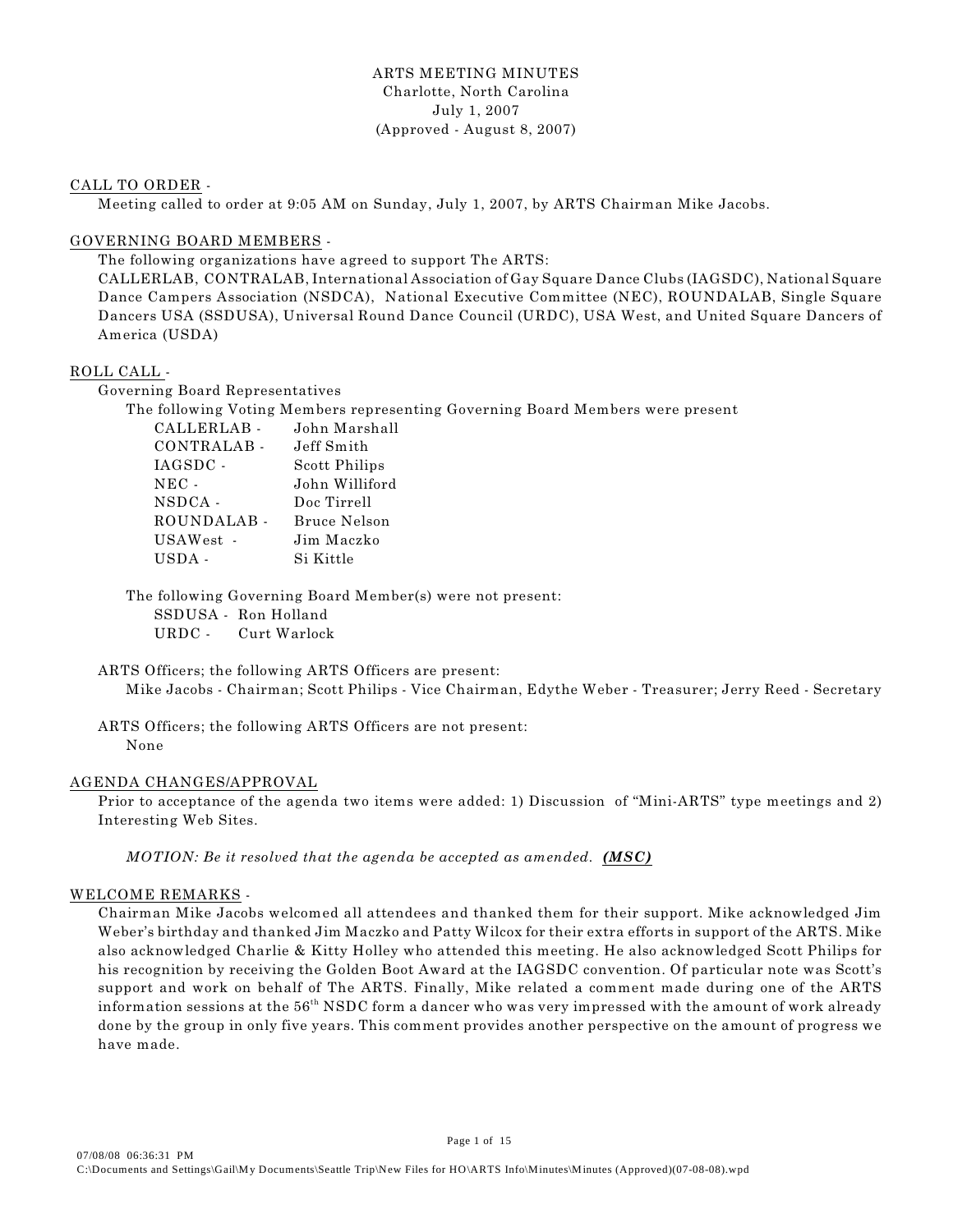## Treasure Reports:

## Finance Report - (attached)

Current Finance Report was presented by Edythe Weber, Treasurer. Beginning Balance as of March 1, 2007 was \$19,780.22. The Balance on hand as of May 31, 2007 is \$18,837.63. This total does not include any moneys donated or collected during this meeting. Without objection, the finance report will be received and filed for review. The ARTS Financial Year is October 01 thru September 30. Several donations were received during this meeting: 1) NEC - \$500.00, 2) North Carolina Caller - \$100.00, 3) John & Dimple Williford - \$100.00, and 4) Jerry & Del Reed (Canaveral Squares and Dixie Diamonds) - \$50.00

## Other Finance Matters -

## (1)ARTS Budget

This item concerns establishing a budget for the organization. Brief discussion of this item resulted in the following MOTION:

*MOTION: Be it resolved that discussion of the ARTS Budget be tabled. (MSC)* 

## (2)ARTS Pins - (FYI)

This item concerns the sale status of the ARTS pins. The treasurer reported that several ARTS Members still have pins which have not been sold. There was some money turned in at this meeting including \$65.00 from Jerry Reed to cover the cost of all pins held by CALLERLAB. Brief discussion of this item resulted in agreement that we will not order more at this time.

# (3)Magnetic Signs - (FYI)

This item concerns the sale status of the magnetic signs. Several ARTS organizations still have signs still unsold. Sales continue, however, sales are slow. CALLERLAB is holding at least 100 signs which were not picked up by other reps. Jerry Reed was asked to bring these signs to the October 2007 ARTS meeting. The Treasurer reported that the signs held by the USDA were mailed from Charlie & Kitty Holley to Lenny Houle and were lost in the mail. Brief discussion of this item resulted in agreement that the cost of these lost signs (nearly \$100) will be written off as a loss.

# Reports from past meetings -

# Copies of the minutes of the past meetings are available on the ARTS web site:

October 2002 (Cocoa Beach, FL); January 2003 (Washington, DC); Summer (June) 2003 ARTS Alliance Meeting (Oklahoma City, OK); Fall (October)2003 ARTS Planning Meeting (Orlando, FL); Spring (March) 2004 ARTS Meeting (Portland, OR); Summer (June) 2004 ARTS Meeting (Denver, CO); Fall (October)2004 ARTS Meeting (Orlando, FL); Spring (February) 2005 ARTS Meeting (San Antonio, TX); Summer (June) 2005 ARTS Meeting (Portland, OR); Fall (October) 2005 ARTS Meeting (Orlando, FL); April 2006 (Charlotte, NC); June 2006 (San Antonio, TX), October 2006 (Orlando, FL); March 2007 (Alexandria, VA)

## Confirm Actions by the ARTS Board & Officers Since the Last Meeting - (Attachment 1)

This item concerns a discussion and vote to confirm the actions taken by the ARTS Governing Board and the ARTS Officers since the March 2007 meeting. The attached list of these actions needs to be reviewed and confirmed. Discussion of this item resulted in the following MOTION:

*MOTION: Be it resolved that the actions taken by the ARTS Governing Board and Officers since the March 2007 meeting be confirmed. (MSC)*

NSDC Information - (FYI)

07/08/08 06:36:31 PM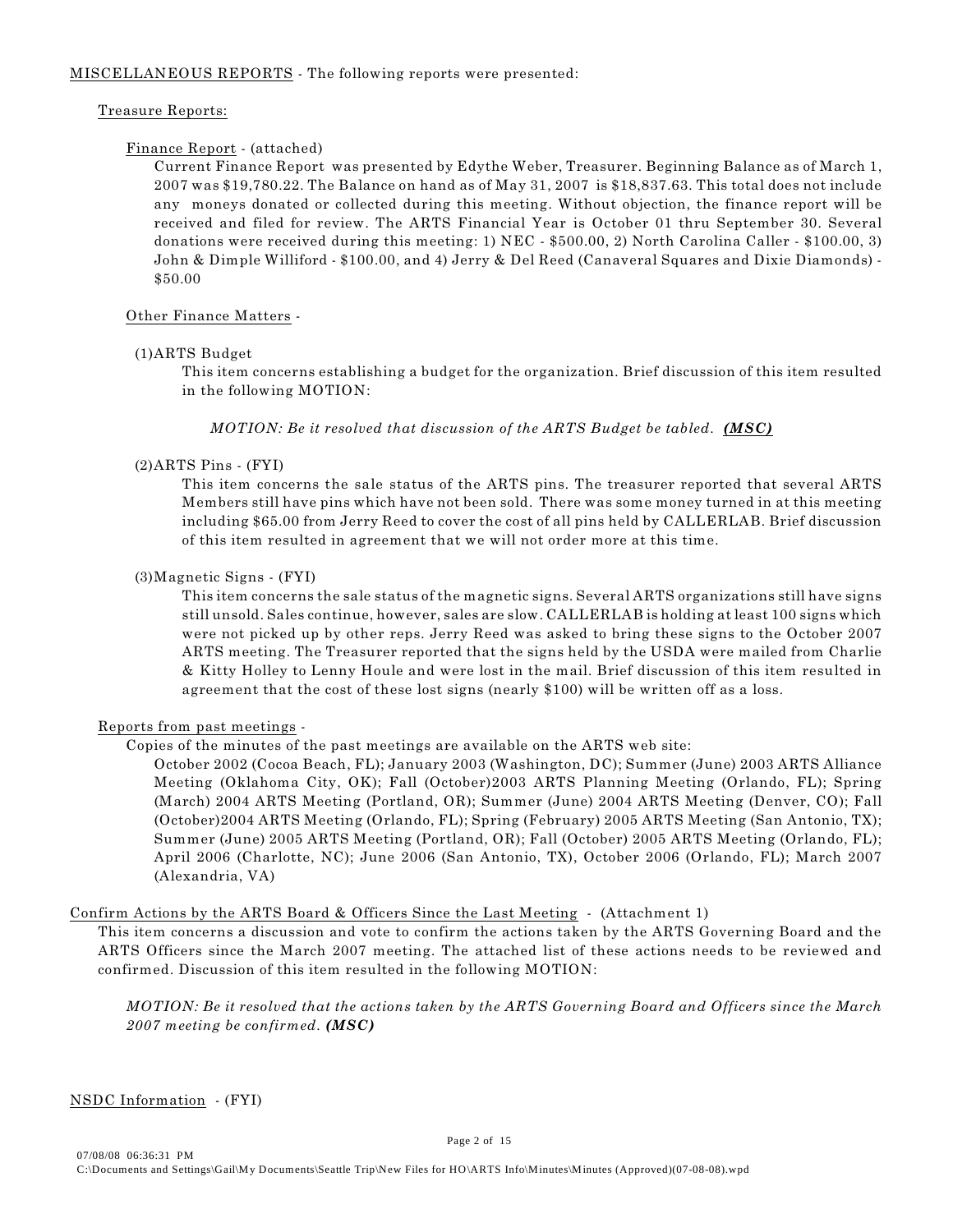$56<sup>th</sup> NSDC$  - Charlotte, NC -

ARTS Reps participated in a seminar "What Is ARTS?." Even though attendance was small there was a very good discussion and exchange of ideas. Discussion of this item resulted in agreement that the seminar was a success. We also had a display in the Showcase Of Ideas.

 $57^{\text{th}}$  NSDC - Wichita, KS -

Jim & Edythe Weber are the Education Chairman for the NSDC. We plan to present two seminars. We need to identify the title and staff for the seminars. There was a suggestion that we change the title of the seminars and post our own flyers at the next convention. There was also a suggestion that all ARTS Reps attend the seminars as possible. The ARTS Secretary was tasked to send an ARTS LOG to collect suggestions for titles and staff. We plan to have a display in the showcase.

## $58<sup>th</sup> NSDC$  - Long Beach, CA - (FYI)

We have not had any contact with the  $58<sup>th</sup>$  NSDC staff. We plan to present two seminars. The ARTS Secretary will be contacting the 58<sup>th</sup> NSDC staff for to discuss our seminars. We also plan to have a display in the showcase.

## $59<sup>th</sup> NSDC$  - Louisville,  $KY$  - (FYI)

We have had no contact with the  $59<sup>th</sup> NSDC$  staff. We plan to present information/discussion seminars. We plan to have a display in the showcase.

#### Publicity Ad-Hoc Committee - (Michael Streby, Chairman)

Members, Mike Jacobs, Tim Crawford, Calvin Campbell, and Carter Ackerman

## Video Projects - ARTS Publicity -

This item concerns production of a video which would be targeted to existing dancers to help publicize The ARTS, its goals, mission, and accomplishments. During the March 2007 ARTS meeting it was reported that the video would probably not be completed in time for distribution at the  $56<sup>th</sup>$  NSDC in Charlotte, NC. A finished video was not completed. Requests for information about the status of the video have not been successful. A PowerPoint presentation has been created which may be adequate to publicize The ARTS to dancers. There was agreement that Jim Maczko will send the PowerPoint file to the Secretary for further distribution to ARTS Reps. There was some discussion that video or audio would add to the presentation rather than a static PowerPoint file. Discussion of this item resulted in agreement that several Reps will use the PowerPoint presentation and provide information/reports at the October 2007 ARTS meeting.

#### Toll Free Telephone Number -

No report or information is available. The Secretary will contact Michael & Kimberlee Streby for a report and to ask if they wish to continue to answer the phone.

#### Newsletter - (FYI)

This item concerns the ARTS Newsletter which has been published following each ARTS meeting. Peg Tirrell report that there were some mixups after the March 2007 ARTS meeting which resulted in the newsletter not being published. The Newsletter will be published after this meeting.

## Publications - (FYI)

This item concerns a list of publications and contact information. Jim Weber, ARTS webmaster has requested that each Governing Board representative or someone they designate review the ARTS website, ARTS Member publications, and look at their publications listed and notify Jim if the listing is complete or if additions or deletions are required. The Reps were requested to review the web site and notify Jim to update the ARTS web site.

#### ARTS Tri-Fold Information Brochures -

The brochure has been reviewed and updated. Color copies  $(10,000)$  were printed for the 56<sup>th</sup> NSDC in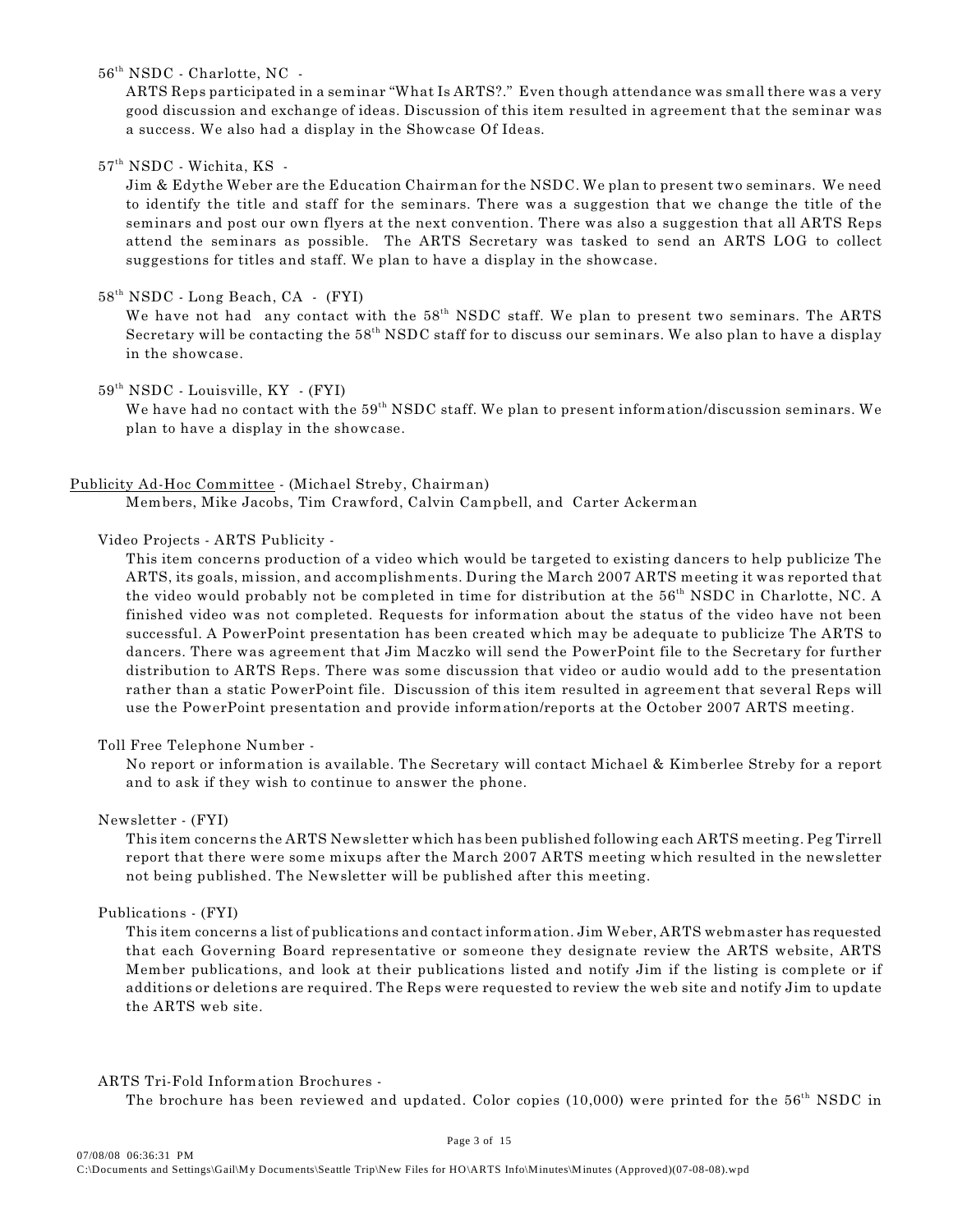Charlotte. Jim Maczko and Bonnie Abramson worked on the update and coordinated the printing. Cost of the printing was \$1,439.26. There was discussion of updating and printing the brochures for the  $57<sup>th</sup>$  NSDC in Wichita, KS. John Williford agreed to contact the  $57<sup>th</sup>$  NSDC General Chairman to discuss getting the brochures into each registration package.

## Ask ARTS - (FYI)

ASK ARTS #8 which features information about the Dancer Survey in Charlotte has been published. Additional ASK ARTS articles are planned for Dance America and on the Add-A-Buck program. All Reps are requested to submit ideas to Del Reed. There was considerable discussion of how to best distribute this information.

## PR Proposal - (attached)

This item concerns discussion of the proposal for seven items which was submitted for consideration from the Portland PR company Weber/Shandwick. The items were: A. Sample News Release and How-to Fact Sheet; B. Media Tips and Tricks; C. Square Dancing Backgrounder D. PR/Marketing Success Story Round-up Area; E. Stock Photos on Square, Round and Traditional Dancing; F. Program Recommendations; and G. News Release on Survey Results. This proposal was previously submitted, reviewed, discussed, voted on, and rejected by the Board. During the March 2007 meeting discussion of this item resulted in agreement that we should contact Weber/Shandwick to determine whether they are still interested in this issue and would be willing to provide a revised proposal to support the ARTS PR effort. Jim Maczko contacted Weber/Shandwick to request a revised proposal. The response from Weber/Shandwick was that they are willing to do the work and honor their previous proposal.

There was considerable discussion of the following item from the proposal:

## **Square Dancing Backgrounder**

**Weber Shandwick would take interviews with you or review background material that you have in order to create a backgrounder on square and traditional dance that would be compelling for new members and could also be sent to reporters. We have heard from you that there are significant physical, mental and social benefits to joining a local organization. We would suggest that you aggregate that data and the actual source material that it came from. Weber Shandwick will then write a backgrounder, including some history, a key health benefits sections, an anecdotal story, and national level contacts for more information.** 

**If there are medical foundations or research firms that would require copyright permissions, Weber Shandwick can work those permissions out for you. We would also recommend that there be brief paragraphs describing the several types of traditional dance. We would create this backgrounder in such a way that a local club would have the ability to customize certain portions, such as contact information, but the format and design would be one approved by A.R.T.S.**

## **Cost: \$5,000 materials research creation, formatting and writing. Artistic Design, T.B.D.**

Considerable this item resulted in the following MOTION:

*MOTION: Be it resolved that The ARTS will contract with Weber/Shandwick to implement the Square Dance Backgrounder portion of the original proposal from Weber/Shandwick. The ARTS Officers will review the contract to determine the responsibilities for both parties. (MSC)* 

(NOTE - Weber/Shandwick made a presentation at the  $54<sup>th</sup>$  NSDC in Portland, Oregon on their proposal. The ARTS Secretary will send a copy of that presentation to the ARTS Reps.)

## OLD BUSINESS -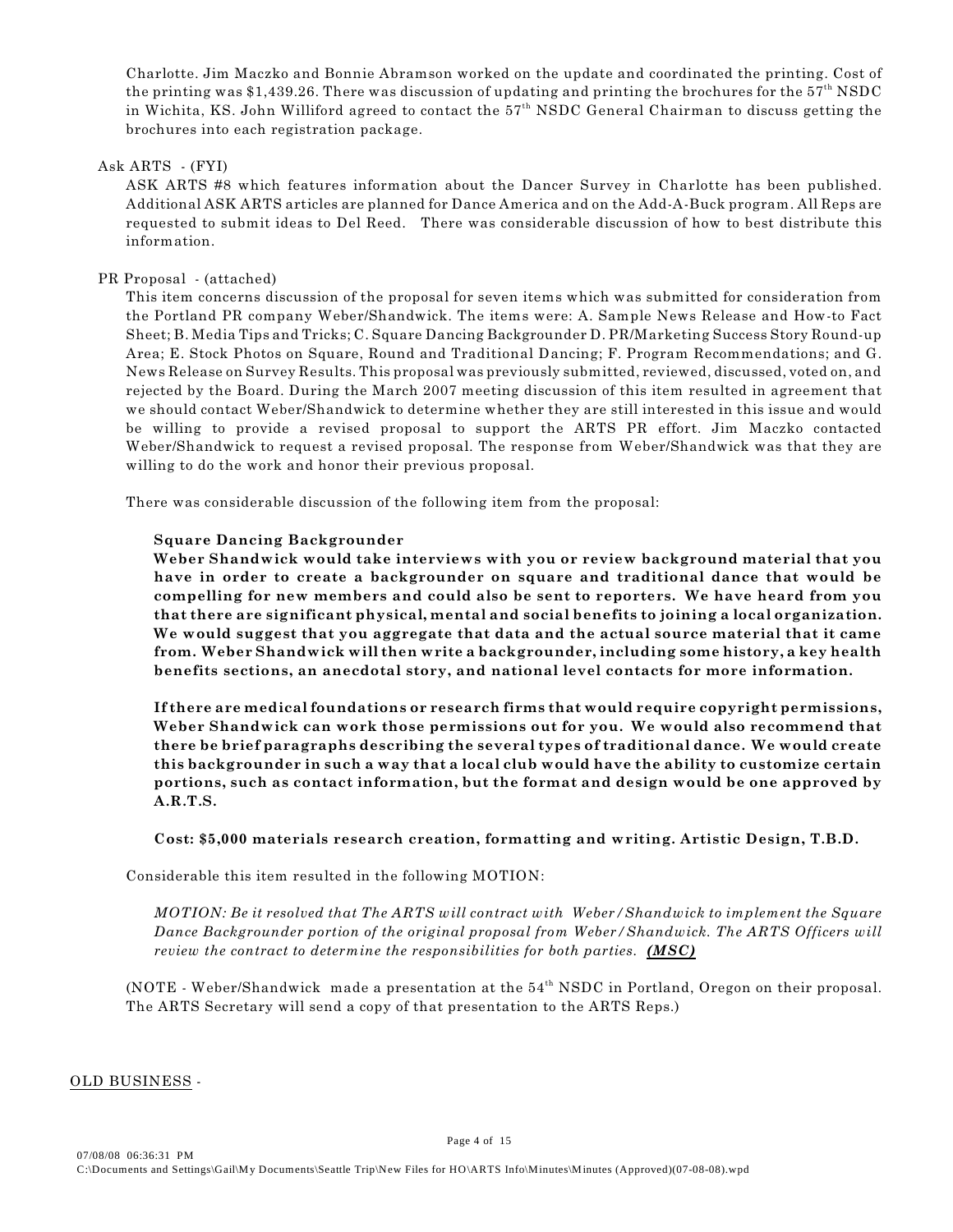Incentive Proposal (Handout Attached)

This item concerns the "Incentive Marketing" plan submitted by Jim & Judy Taylor and Dan McPeek & Judy Winter, to be called The "Group". During the March 2007 ARTS meeting the ARTS Reps approved a request for \$1,600 to support the Incentive Marketing Program as proposed by the group. The Group implemented the initial plan at the 56<sup>th</sup> NSDC in Charlotte, NC. Implementation included distribution of flashing pins to advertize the information seminar (handout attached) and the seminar itself. The Group distributed 800 flashing pins and the seminar room was filled to capacity for the presentation by the Group. The seminar included a presentation of the draft web site to be used to support the Incentive Marketing Program. The seminar was an open discussion of ideas including a short questioner. There were no clear determination made during or as a result of the seminar. Several attendees expressed interest in the ideas presented while other seemed to have no clear concept of the scope, purpose, nor administration of the program. The Group reported the seminar did result in positive exposure of The ARTS to the convention attendees. Several attendees signed up to participate in a discussion group to exchange ideas about the program. The Group was asked to provide a copy of their report to this meeting to the ARTS Secretary for distribution to The ARTS Reps. There was general agreement that the Group should be given the opportunity to review their notes and impressions from the seminar and make appropriate changes to future presentations.

The Group reported they still had about 200 pins left. They proposed that they try to get permission from the 2007 USAWest staff to present this idea at the 2007 USAWest Convention in Pocatello, ID and use the pins as an incentive, similar to the presentation in Charlotte for the 56<sup>th</sup> NSDC. Another possibility would be to turn to flashing pins over to The ARTS Reps for their use or sale or distribution.

Discussion of the plan, the seminar, and the report resulted in agreement that the Group should try to make the presentation to publicize the plan at the 2007 USAWest Convention in Pocatello, ID. Jim Maczko will contact the 2007 USAWest Convention for permission to make this presentation. There was agreement that the presentation should be modified to be more assertive regarding types of activities and incentive awards rather than asking for input. There was agreement that the program is not a simple one and will require considerable explanation and publicity.

(NOTE - The ARTS Secretary has a copy of the presentation made during the seminar at the  $56<sup>th</sup>$  NSDC. To request a copy, please contact the secretary at: ARTSSecretary@aol.com)

## Nationwide Benefit Dance - (FYI)

This item concerns a series of nationwide fundraising dances to benefit The ARTS. The dances are scheduled for February 29, 2008. Linda Shaw has provided a draft generic flyer to announce the dances. The plan for these dances included beginning to advertise these dances on July 1, 2006. All ARTS organizations were encouraged to help advertise these dances and individuals are encouraged to plan, sponsor, and hold one of these dances. There was agreement that there has been some publicity, however, there has been no wide spread publicity. A report of the number of dancers attending these dances would be submitted. The number of dances and dancers could then be used in a PR effort and in ASK ARTS articles. Considerable discussion of how to best publicize this dance resulted in agreement that the ARTS Secretary will submit an ARTS LOG to request input for how to publicize the dance.

Linda Shaw has requested to be replaced as Chair of this project. There was no agreement on a replacement.

## The ARTS & YTB Travel -

The online travel site has been activated. Our agreement with YTB Travel has been extended until October 31, 2007. Jim Weber reported we are receiving money from the travel web site, however, the amounts are not huge. All Reps are encouraged to help with publicity. Jim also asked all organizations to add a link to the ARTS-Travel web site to their organization web site. All reps were reminded that if they experience problems to contact Jim and he will investigate the problem.

## Web Site -

This item concerns the web site for The ARTS. The web site is online and available. Funding for hosting the web site will be continued until further notice. Jim Weber reported that there is committee listings on the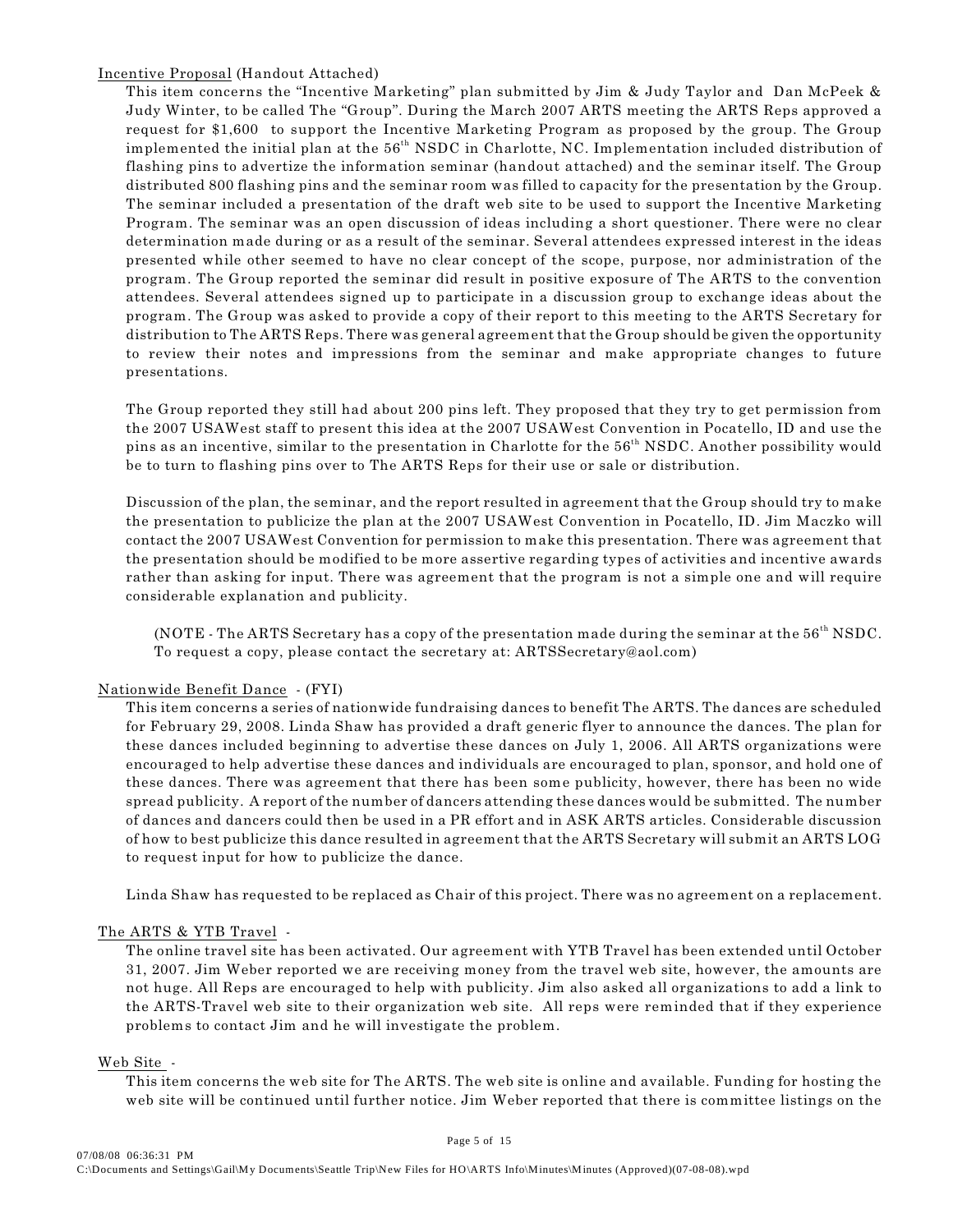web site which do not contain nor provide any information. Information for these pages needs to be created and posted the web site. This item will remain on future agenda for the ARTS Meetings.

## Committee Structure Proposal -

This item concerns a proposal that the Board create a structure of Standing Committees to receive, review, and take action on items of interest to the Board. The Committee receiving the item would be required to take action and report to the Board. We have identified the committee structure of each of the Member Organizations. The Officers have reviewed the Member Organization committees and conducted a very brief discussion of this item. No further action has been taken on this item. There was brief discussion of this item including comments that perhaps having the Board review, discuss, and vote as needed on the various issues is best at this time.

## ARTS Dancer Survey -

This item concerns the dancer survey which has been done at several events. The survey was conducted in Charlotte at the  $56<sup>th</sup>$  NSDC. Although there was supposed to be one survey form for each attendee. Unfortunately, there was only one survey form for each registration package, no matter how many attendees were in the package. Approximately 800 (10%) surveys were collected. The surveys will be processed and a report submitted at the October 2007 ARTS meeting. If the results are substantially the same as from past surveys we will not do additional surveys for some time.

## Executive Secretary/Administrative Assistant - (FYI)

Previous discussions of this issue have resulted in agreement that the ARTS should, at some future time, hire a person who would perform the duties of an Executive Secretary/Director. There has been agreement that this issue would stay on the agenda for future discussion. Jim Maczko has begun drafting guidelines and a job description for this person. This item will stay on the agenda for future discussions.

## ARTS Business/Action Plan -

This item concerns a long range Business Plan for the organization to cover up to a ten year time span. The Business Plan was approved during the October 2005 ARTS meeting. The plan began in June 2005 and provides milestones through January 1, 2012. During the June 2006 ARTS meeting there was agreement that creation of an electronic mailing network to distribute E-mail directly to all Square, Round, Contra, Traditional, and other dancers was the best method to disseminate ARTS information.

Al Shaw also agreed to work on this project. Ken Robinson has provided some information about E-mail distribution programs. Many of these lists require the recipients to agree to receive messages. There has been agreement that the E-mail distribution system can work like a mail tree where the message is sent to individual state or region coordinators, then the coordinators will send the message on to a smaller group.

Al Shaw submitted the following additional information for the July 2007 meeting:

# **The business plan is finished as far as I know and I really don't have any expertise on the Email tree and establishing those types of communication lines so it would be better if someone else were to handle it. You need someone much more savvy than I am on web communication to work this project.**

There was discussion about creating a distribution system consisting of an "Email Tree." This system would work as follows: 1) The ARTS would maintain an Email list for each state or region representative, 2) This Representative would send the message on to a distribution under them, 3) The people on this distribution list would send the message on to the distribution list under them, 4) This process would continue until the message is delivered to individual people. Jim Weber reported he has guidelines for creation of such an Email distribution system. Jim was asked to send these guidelines to the ARTS Secretary for consideration. This item will remain on future agenda.

#### Add-A-Buck Project -

This item concerns the Add-A-Buck Program which has been approved by the ARTS Reps. During the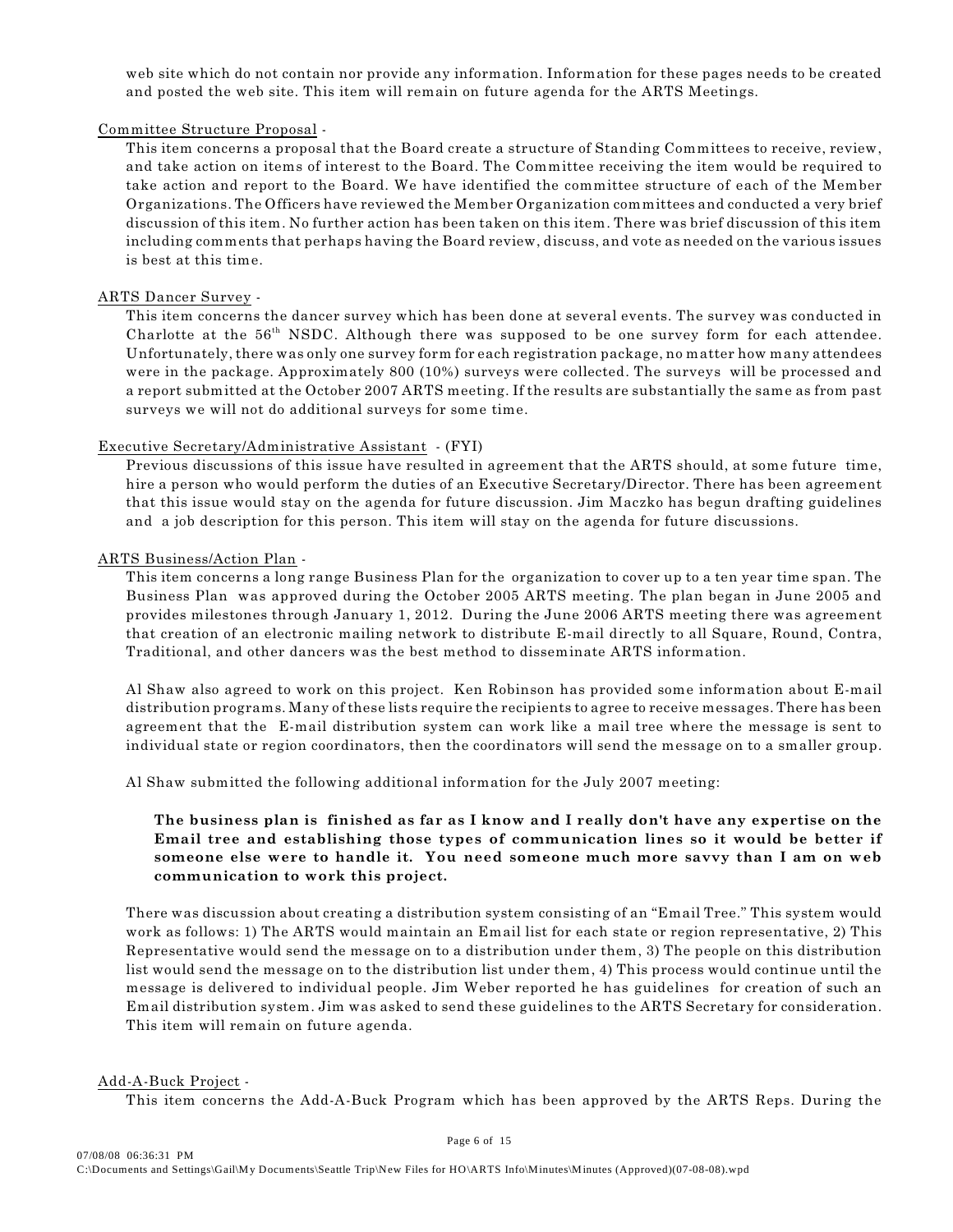October 2006 ARTS meeting, there was considerable discussion of the possibilities of several festivals including the National Square Dance Conventions. During the March 2007 meeting Jim Maczko and Jim Weber agreed to follow up with the General Chairman of the 57<sup>th</sup> NSDC in Wichita, KS and Dick Peterson reported that the NEC will discuss this issue with the Long Beach NSDC General Chairman. The action to get this item on the 57th NSDC registration form was not successful. Dimple Williford reported that adding this onto the registration form for any specific NSDC is up to the General Chairman and not the NEC. Dimple & John also agreed to contact the General Chairman of the 58<sup>th</sup> NSDC to determine if the Add-A-Buck donation can be added to the registration form for the  $58<sup>th</sup>$  NSDC.

#### Grant proposal -

This item concerns a Grant Application to the RWJ Foundation as proposed by Alitia and John Becker - USDA Plains Region Vice Presidents and Youth Advisors. Grant applications to the RWJ Foundation must be done by an IRS 501 (c)(3) organization. The basis for this Grant is to deal with childhood obesity through the support of Dance Instructors in Schools supplemented with the Square Dance 101 booklet from the California Association of Health, Physical, Education, Recreation & Dance (CAHPERD). In October 2005 the Grant Application was accepted for review and revision prior to submission to the RWJ Foundation. In June 2006 the CALLERLAB Grant Writing Committee submitted review comments. It has been agreed that additional action will be required to re-write the grant request.

During the October 2006 ARTS meeting there was some discussion of a suggestion that we approach a professional grant writer to review this grant and provide an estimate of the validity of submitting such a grant, and the cost to prepare it. Jim Maczko agreed to send the original draft of the application and additional pertinent information to John Marshall. John will forward the materials to Gary Felton, CALLERLAB Member and professional grant writer. Gary will review the materials and provide input concerning the feasibility of the grant request and an estimate of the work required to complete the grant request. No additional information was available at the March 2007 meeting nor at this meeting.

The ARTS Secretary will contact John Marshall to request a status report. Mike Jacobs also volunteered to discuss this item with Gary Felton.

#### Recruiting Plan -

This item concerns the plan accepted by the ARTS Board for presentation to other groups to be modified by other organizations as desired. The Recruiting Plan is posted on the ARTS web site as a PDF file. During the June 2006 Arts meeting Ken Robinson provided a brief report on the work he has done to create a web site to support and promote the Recruiting Plan.

During the October 2006 ARTS meeting Ken reported the web site is available for review. A basic site structure is in place, however, there was no text on the site. The site structure needed much more work and text for web pages will need to be created. There was general agreement that the basic site structure looks good and that considerably more work needs to be done. Ken was asked to send a link to the sample site to the ARTS Secretary and the Secretary would send the information to the ARTS Reps. The ARTS Secretary did not receive the information. There was no further discussion of this item at the March 2007 meeting.

Brief discussion of this item resulted in agreement that the ARTS Secretary and Mike Jacobs will contact Ken to request the status of the web site which will support the Recruiting Plan.

#### AAHPERD/NDA -

This item concerns a discussion of the American Alliance of Health, Physical Education, , Recreation, and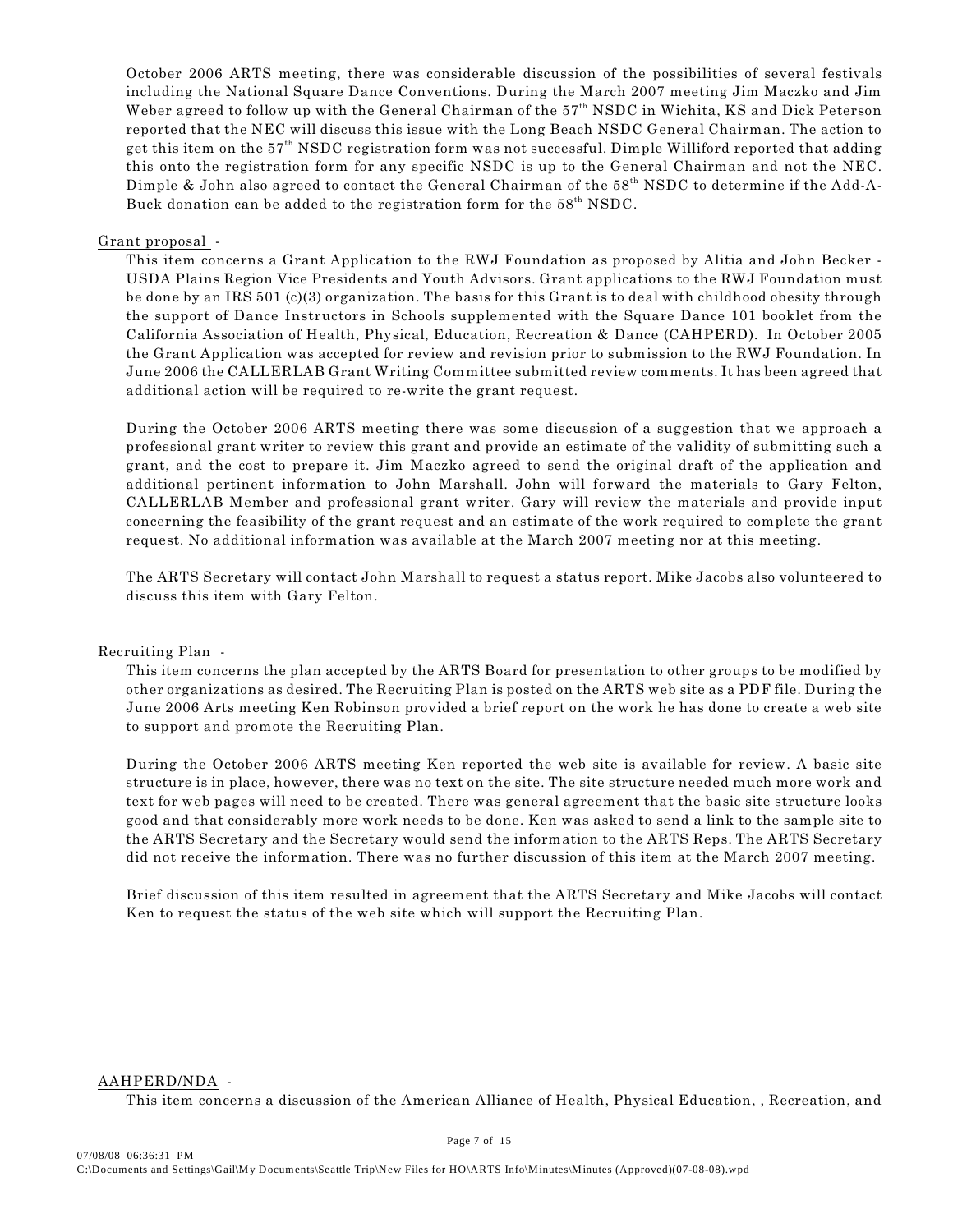Dance (AAHPERD). During the October 2006 ARTS meeting, Jim Maczko briefly discussed the involvement in AAHPERD and the National Dance Association (NDA) by Calvin Campbell. Calvin is the CALLERLAB rep to the NDA and has attended the past four (2004, 2005, 2006 2007) AAHPERD/NDA national conventions and has made presentations featuring square dancing. His presentations have been well received and have been modified over the years to meet the needs of the school/physical education teachers. He has made similar presentations at regional meetings. There was general agreement that these type presentations help to bring more and better awareness of our activity to non-dancers which may help our public image.

Calvin gave a presentation at the March 2007 ARTS meeting covering the structure of AAHPERD and the NDA. This presentation included information about his activities and presentations at the conventions. Calvin reported NDA has been concerned because the organization was not doing enough for the school teachers. There was brief discussion of this item and how the ARTS may become involved with either or both.

The ARTS Secretary has a copy of Calvin's PowerPoint presentation. Any rep desiring a copy may contact the ARTS Secretary ([ARTSSecretary@aol.com](mailto:ARTSSecretary@aol.com)) for an electronic copy.

The NDA is beginning to look for sources which can provide more assistance to school teachers who are involved with providing dance information in schools. Discussion of this item during this meeting revealed that Calvin's attendance and presentations at the convention has strengthened the connection between the NDA and our activity. The NDA is also discussing with Calvin the possibility of holding a one dance seminar immediately prior to the 2008 CALLERLAB Convention in Los Angeles. This seminar would provide Continuing Education Units (CEU) for school teachers attending the seminar. There will be additional expenses involved with this seminar. Discussion of this seminar is very preliminary at this time.

Calvin's attendance at the AAHPERD/NDA national conventions have been covered by CALLERLAB. Discussion of this item during the March 2007 ARTS meeting included talk about the possibility of the ARTS providing financial assistance to attend the conventions to present the type program Calvin has done over the years. Considerable discussion of this item resulted in the following MOTION:

*MOTION: Be it resolved that The ARTS will provide up to \$1,000 in financial assistance for Calvin Campbell to attend the 2008 AAHPERD/NDA national convention to present dance related information in support of the mission and goals of The ARTS. (MSC)* 

# SD -101, CONTRA 101, and Movin & Groovin - (FYI)

This item concerns a discussion of various products which are available to help introduce dancing in schools or other venues. Square Dancing 101 (SD-101) and Movin & Groovin are products which include both textual materials and audio to supplement and support the textual materials. Jeff Smith reported that CONTRALAB has been working on a comparable program featuring CONTRA dancing. This project is nearly completed and will feature textual materials. A copy of this program should be available for review at the October 2007 ARTS meeting.

During the March 2007 ARTS meeting Calvin Campbell presented a report of his comparison between the Square Dancing 101 (SD-101) and the Moving & Groovin programs.. He reported that each product is designed for a different audience. Discussion of this item during the March 2007 meeting resulted in agreement that SD-101 was produced in response to an existing need and was completed on a limited budget. The results of his comparison are available from the ARTS Secretary. The ARTS Secretary provided the comparison to Bonnie Abramson [\(Bjabramson@aol.com](mailto:Bjabramson@aol.com)) and Calvin was asked to contact Bonnie to discuss his comparison report and results. No further action is required at this time.

#### ARTS Publicity/Mass Mailing -

This item concerns the problem many of us have found that the understanding of The ARTS or even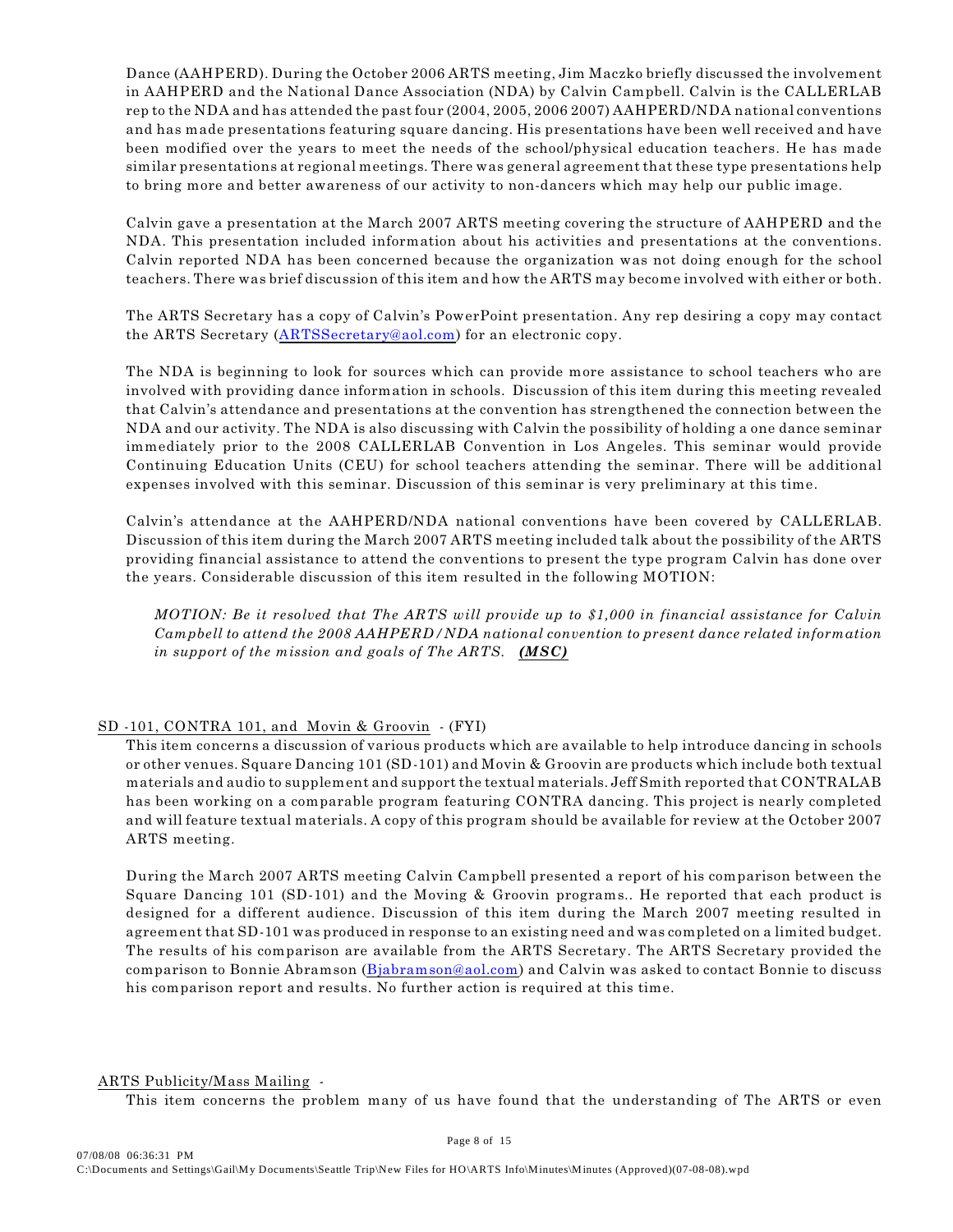knowledge of the existence of the organization is lacking throughout the dance community. Simply put, the dancers either know we exist or they do not; and if they do they don't know enough.

During the October 2006 ARTS meeting we discussed a proposal that The ARTS undertake a project to create a mass mailing to ALL dancers/cuers/callers and others involved with the activity to publicize the accomplishments and activities of The ARTS and to promote a wider recognition of the organization. This project would require creation of the information materials and a mailing list for the mass distribution of the information through regular postal service. It was felt that such a project would be a good way to get the word out to all dancers to publicize what The ARTS is and what we are trying to do for the dance world.

Discussion of this item during the March 2007 ARTS meeting resulted in agreement that we could contact the state reps and ask that they agree to pass the information on to the dancers/organizations and others in the activity. There was general agreement that creation of a mailing list to include every dancer in the activity is not feasible. However, creation and implementation of a mailing "tree" system could be accomplished. Such a "tree" would involve a mailing to state or regional contacts and then those contacts would send the mailing to their contacts, and so on until the mailing reached the dancers at the club level. Jim Weber reported he sends the ARTS publicity and Press Releases to all the publications on our mailing list. There was discussion about doing such a mailing by E-mail which would be simpler and faster. There was also some discussion about placing ads (paid) in the various square dance publications.

The second part of this project is creation of the materials which would be mailed. Such materials publicize the accomplishments of The ARTS and promote a wider recognition of the organization including purpose and goals.

Jim Weber reported he has information and guidelines for creating an electronic mailing tree. He will provide this information at the October 20007 ARTS meeting. Further action will be taken as appropriate at that meeting.

## NEW BUSINESS -

## ARTS Contribute to Operating Costs - (FYI)

This item concerns a request that we consider setting a time table for The ARTS to start contributing to the expenses of the organization. No action is required at this time.

#### Mini-ARTS Meetings -

This item concerns a proposal that The ARTS provide financial assistance to clubs, associations, or other groups which host meetings which bring dancers, callers, cuers, and others together to discuss various aspects and concerns facing the dance activity. The goal of such meetings would be to debate, exchange, and possibly agree on plans of action to help meet the goal of increasing the number of dancers. The proposal for financial assistance includes a provision that a Grant Fund would be created to fund this proposal. Additionally, financial help would be possible if the group sponsoring such a meeting included publicity, information, and presentations about The ARTS, in additional to the other topics to be discussed and presented. Another provision of this proposal is that the financial assistance may be in the form of matching funds, or some other such provision. Discussion of this item resulted in agreement that the ARTS Secretary will submit an ARTS LOG to gather input from the ARTS Reps. This input would be submitted to the ARTS Officers who would draft a proposal to be presented to the Board at the 2007 October ARTS meeting.

#### Interesting Web Sites - (FYI)

This item concerns two interesting web sites which may provide information to help the organization and the activity. The Board was requested to review the web sites to determine if either are applicable. The web sites are:

1) spotrunner.com - This site promotes affordable TV ads.

2) Richardsimmons.com - This site promoted Richard Simmons and his desire to establish a legacy that he played a big roll in getting more and more children active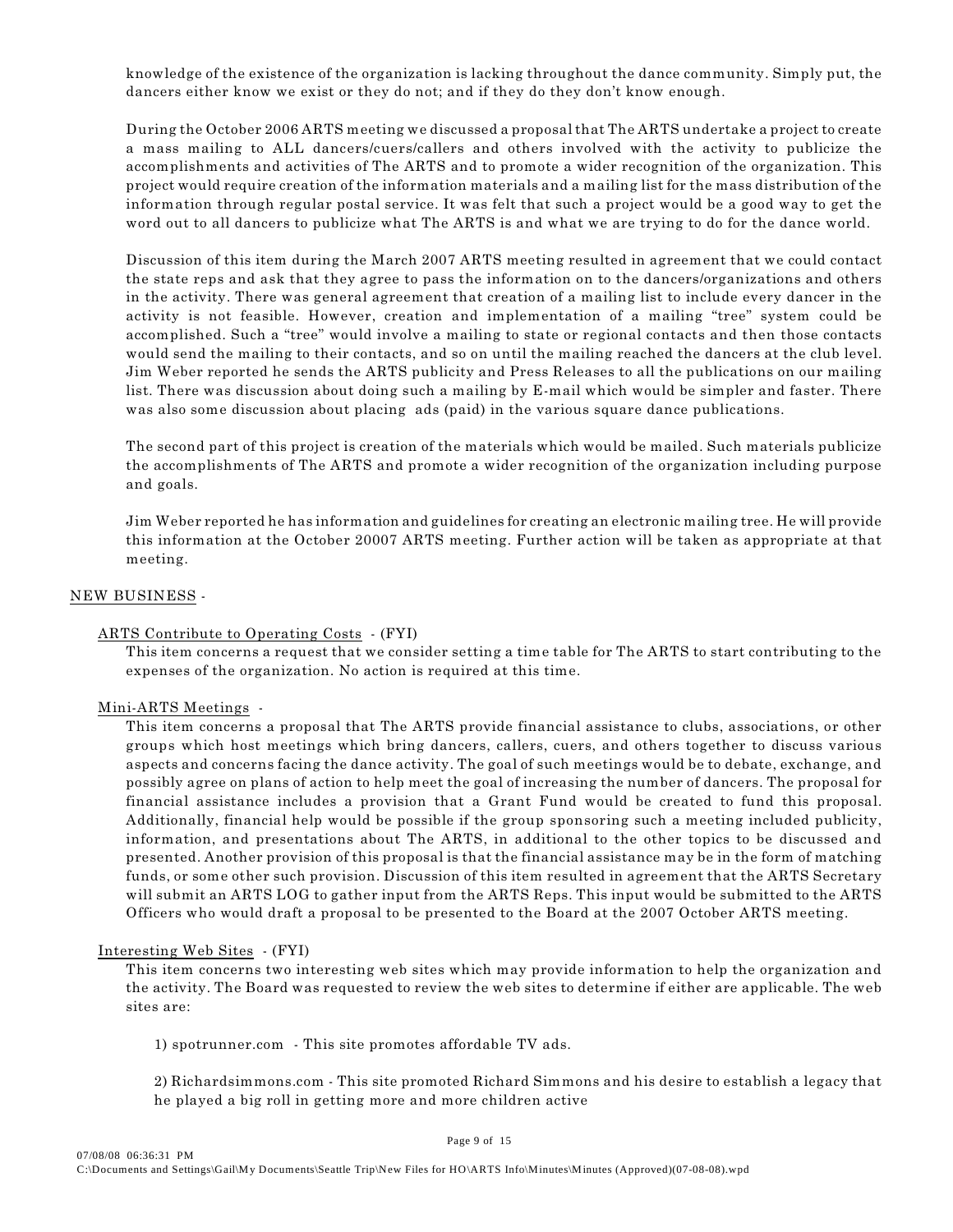# Next Meeting -

The next meeting is scheduled for Saturday, October 13, 2007 in Orlando, FL in the Country Inn & Suites - Orlando Airport. The hotel is located at 5440 Forbes Place, Orlando, FL. The ARTS Secretary will be providing additional information later this year. The meeting is scheduled to start at 9:00 AM on Saturday, October 13, 2007. The Spring 2008 ARTS meeting will be held in conjunction with the Pre-Convention for the 2009 NSDC in Long Beach, CA. As agreed by the ARTS Governing Board, The ARTS will host future meetings.

# ADJOURNMENT -

The meeting adjourned at 2:35 PM on Sunday, July 1, 2007

Submitted by,

Jerry Reed ARTS Secretary Transcribed from audio Approved by ARTS LOG 07-0707-003 (8 August 2007)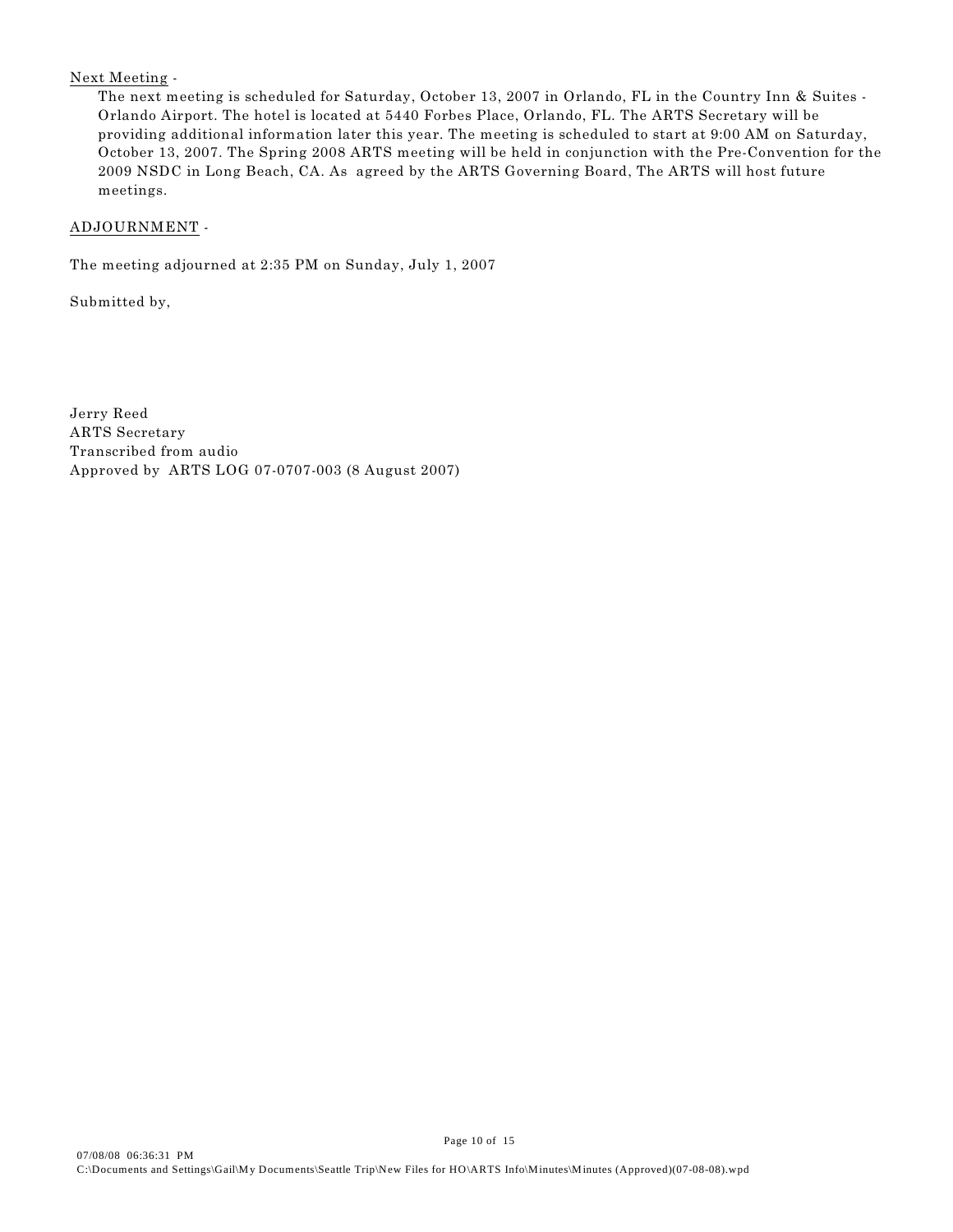06/18/07

 $\bar{\bar{z}}$ 

 $\bar{x}$ 

# Alliance of Round Traditional and Square Dance Inc Income and Expense Detail

March through May 2007

| <b>Type</b>                   | <b>Date</b>                            | Name                                 | Memo                                          | <b>Amount</b> |
|-------------------------------|----------------------------------------|--------------------------------------|-----------------------------------------------|---------------|
| Income                        |                                        |                                      |                                               |               |
| <b>YTB Travel Royalties</b>   |                                        |                                      |                                               |               |
| Deposit                       | 5/4/2007                               | <b>YTB Travel</b>                    | <b>ARTS Travel royalties</b>                  | 41.64         |
| Deposit                       | 5/4/2007                               | <b>YTB Travel</b>                    | <b>ARTS Travel royalties</b>                  | 22.08         |
|                               | <b>Total YTB Travel Royalties</b>      |                                      |                                               | 63.72         |
| <b>Lapel Pins Sales</b>       |                                        |                                      |                                               |               |
| Deposit                       | 5/4/2007                               | Lapel pin sales                      | Lapel pin sales - E Weber                     | 5.00          |
| <b>Total Lapel Pins Sales</b> |                                        |                                      |                                               | 5.00          |
| <b>Dues</b>                   |                                        |                                      |                                               |               |
| <b>Associate Dues</b>         |                                        |                                      |                                               |               |
| Deposit                       | 4/26/2007                              | 57th National Sqare Dance Convention | Assoc Dues - 57th NSDC                        | 100.00        |
| Deposit                       | 5/4/2007                               | Wisconsin Sq/Dn Convention Corp.     | Assoc dues - Wisconsin Sq/Dn Fed              | 100.00        |
| <b>Total Associate Dues</b>   |                                        |                                      |                                               | 200.00        |
| <b>Individual Dues</b>        |                                        |                                      |                                               |               |
| Deposit                       | 4/26/2007                              | Maczko, J                            | Indiv Dues - Jim Maczko                       | 25.00         |
| Deposit                       | 4/26/2007                              | Triplett, Gene & Connie              | Indiv Dues - Gene & Connie Triplett           |               |
| Deposit                       | 4/26/2007                              | Rudebock, Tom & Beverly              | Indiv Dues - Tom Rudebock                     | 50.00         |
| Deposit                       | 4/26/2007                              | Picheco, Ailene                      |                                               | 25.00         |
| Deposit                       | 4/26/2007                              | Holley, Charlie & Kitty              | Indiv Dues - Ailene Picheco                   | 25.00         |
| Deposit                       | 4/26/2007                              |                                      | Indiv Dues - Charlie & Kitty Holley           | 50.00         |
| Deposit                       | 4/26/2007                              | Taylor, Judy                         | Indiv Dues - Jim & Judy Taylor                | 50.00         |
| Deposit                       |                                        | Harvey, Art & Marilyn                | Indiv Dues - Art & Marilyn Harvey             | 50.00         |
|                               | 4/26/2007                              | Herndon, Pat & Ave                   | Indiv Dues - Pat & Ave' Herndon               | 50.00         |
| <b>Total Individual Dues</b>  |                                        |                                      |                                               | 325.00        |
| <b>Total Dues</b>             |                                        |                                      |                                               | 525.00        |
| <b>Total Income</b>           |                                        |                                      |                                               | 593.72        |
| <b>Expense</b>                |                                        |                                      |                                               |               |
| <b>Grant Funds</b>            |                                        |                                      |                                               |               |
| Check                         | 5/1/2007                               | James Taylor                         | Grant Funds for Incentive Marketing           | 200.00        |
| Check                         | 5/21/2007                              | James Taylor                         | Balance of DANCE pins for Incentive Marketing |               |
| <b>Total Grant Funds</b>      |                                        |                                      |                                               | 1,250.00      |
|                               | <b>Printing and Reproduction</b>       |                                      |                                               | 1,450.00      |
| Check                         | 3/16/2007                              | Reed, Jerry                          |                                               |               |
| Check                         | 3/16/2007                              | Reed, Jerry                          | <b>Printing ARTS trifolds</b>                 | 38.50         |
| Check                         | 3/16/2007                              |                                      | Printing meeting agendas                      | 25.95         |
|                               |                                        | Reed, Jerry                          | Shipping USDA sound equip back to CA          | 102.45        |
|                               | <b>Total Printing and Reproduction</b> |                                      |                                               | 166.90        |
| <b>Telephone</b><br>Check     | 5/21/2007                              |                                      |                                               |               |
|                               |                                        | Kimberlee Streby                     | ARTS toll free phone                          | 86.31         |
| <b>Total Telephone</b>        |                                        |                                      |                                               | 86.31         |
| <b>Total Expense</b>          |                                        |                                      |                                               | 1,703.21      |
| <b>Net Income</b>             |                                        |                                      |                                               | $-1,109.49$   |
|                               |                                        |                                      |                                               |               |

 $\mathcal{L}_{\text{eff}}$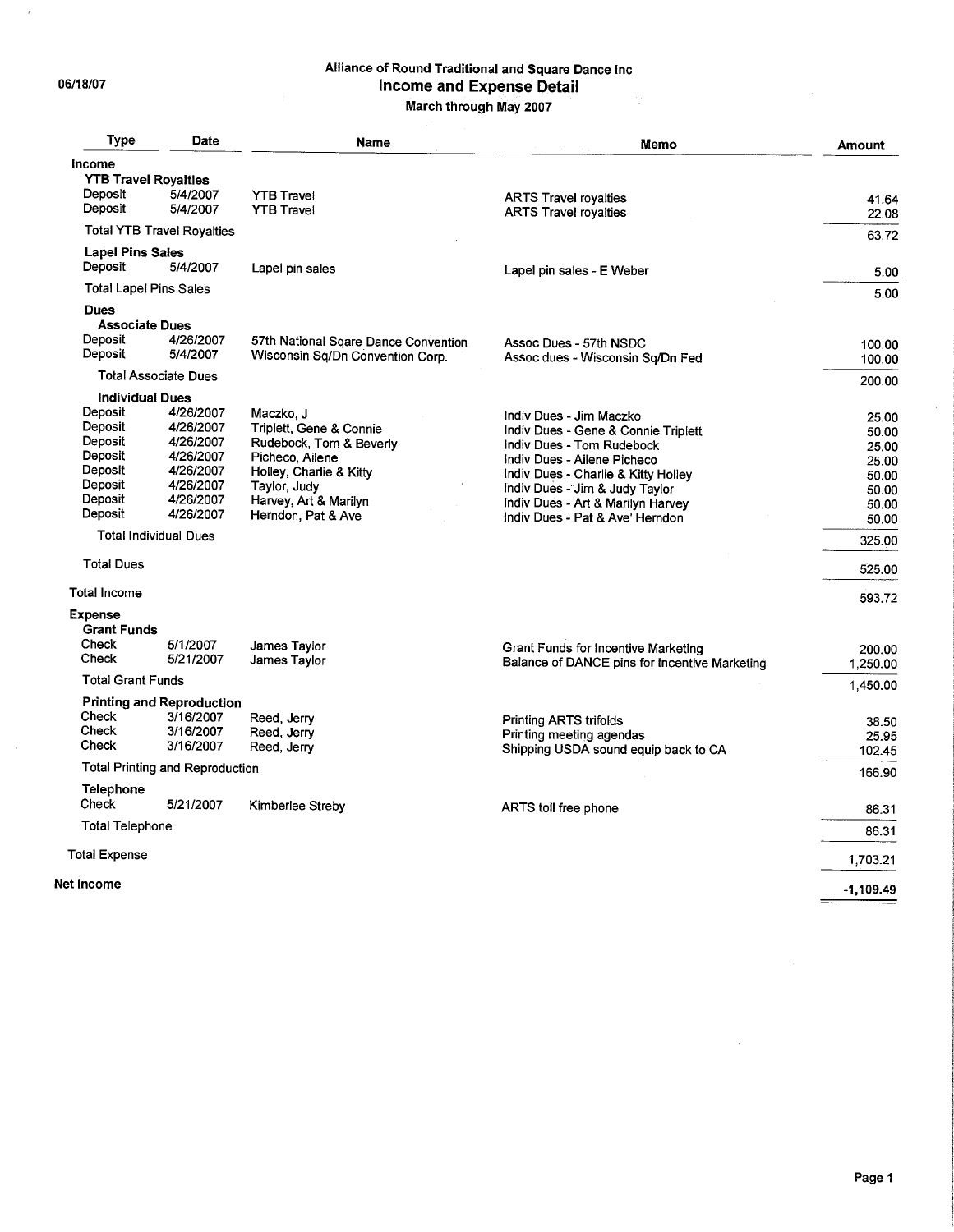# Alliance of Round Traditional and Square Dance Inc **Financial Statement** March 1 - May 31, 2007

| Beginning Balance March 1, 2007    | \$19,780.22 |
|------------------------------------|-------------|
| Income                             |             |
| <b>YTB Travel Royalties</b>        | 63.72       |
| <b>Lapel Pins Sales</b>            | 5.00        |
| Dues                               |             |
| <b>Associate Dues</b>              | 200.00      |
| Individual Dues                    | 325.00      |
| <b>Total Dues</b>                  | 525.00      |
| Total Income                       | 593.72      |
| <b>Expense</b>                     |             |
| <b>Grant Funds</b>                 | 1,450.00    |
| <b>Telephone</b>                   | 86.31       |
| <b>Total Expense</b>               | 1,536.31    |
| <b>Ending Balance May 31, 2007</b> | \$18,837.63 |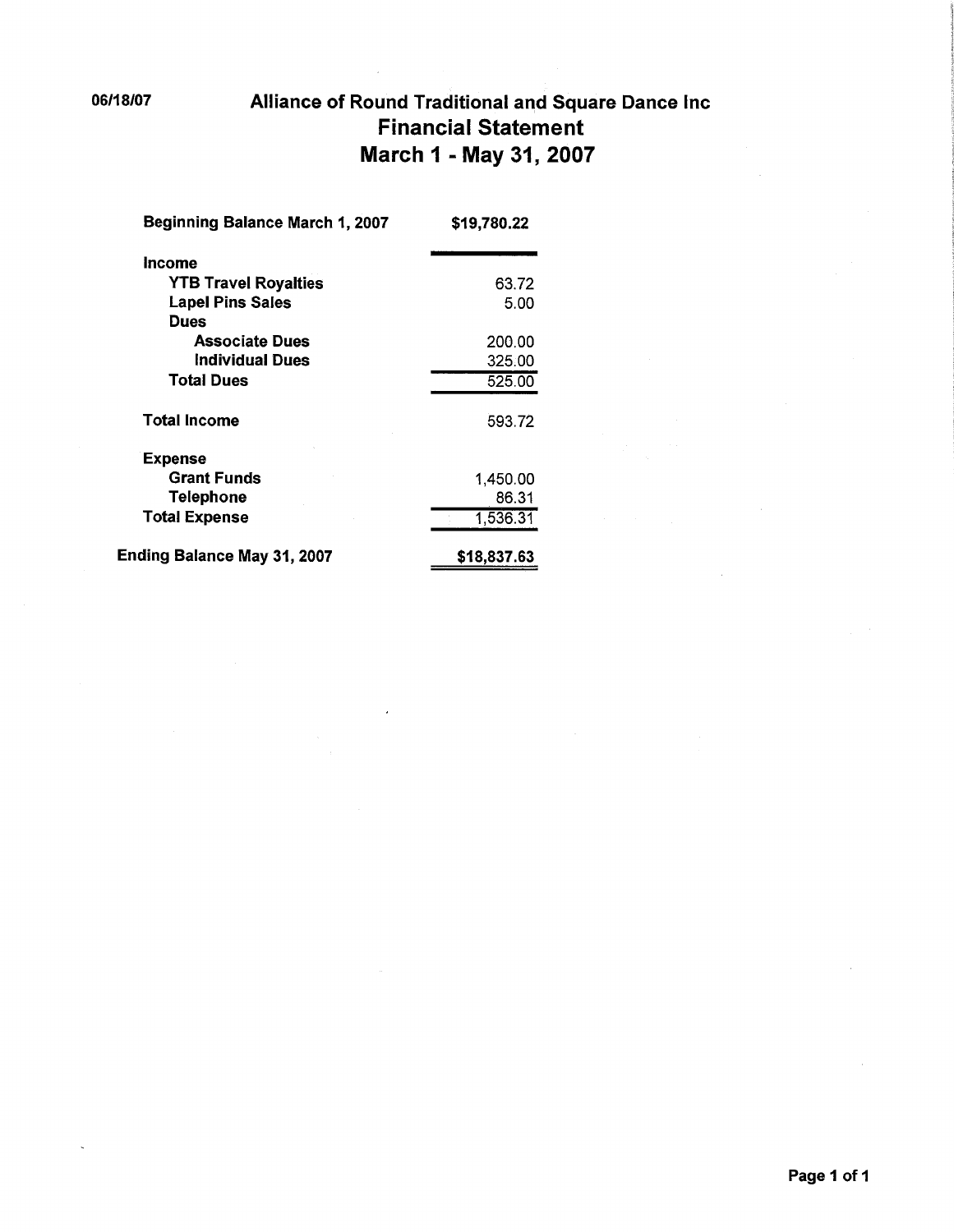# ARTS Governing Board and Officers Actions March 2007 thru June 2007

ARTS LOG 07-0405-001 (Incentive Marketing Pin)

Action Completed as of 04-09-2007 - The ARTS Officers approved the following MOTION: MOTION: Be It Resolved That, the flashing light pin design provided by Jim Taylor be approved and that the pins be ordered to stay within the budget of \$1,600 previously approved by the ARTS Board.

ARTS LOG 07-0408-002 (MAR 2007 Mtg Minutes) Action Completed as of 05-04-2007 - The Board approved the following MOTION: MOTION: Be It Resolved That: The minutes (Draft 1, dated 08 APR 07) of the ARTS Meeting held March 18, 2007, in Alexandria, VA be approved.

ARTS LOG 07-0408-003 (ASK ARTS #8-Draft 1) Action completed as of 04-17-2007 - The ARTS Officers approved the following MOTION: MOTION: be It resolved That: ASK ARTS #8 (Draft 1 - dated April 8, 2007) be approved.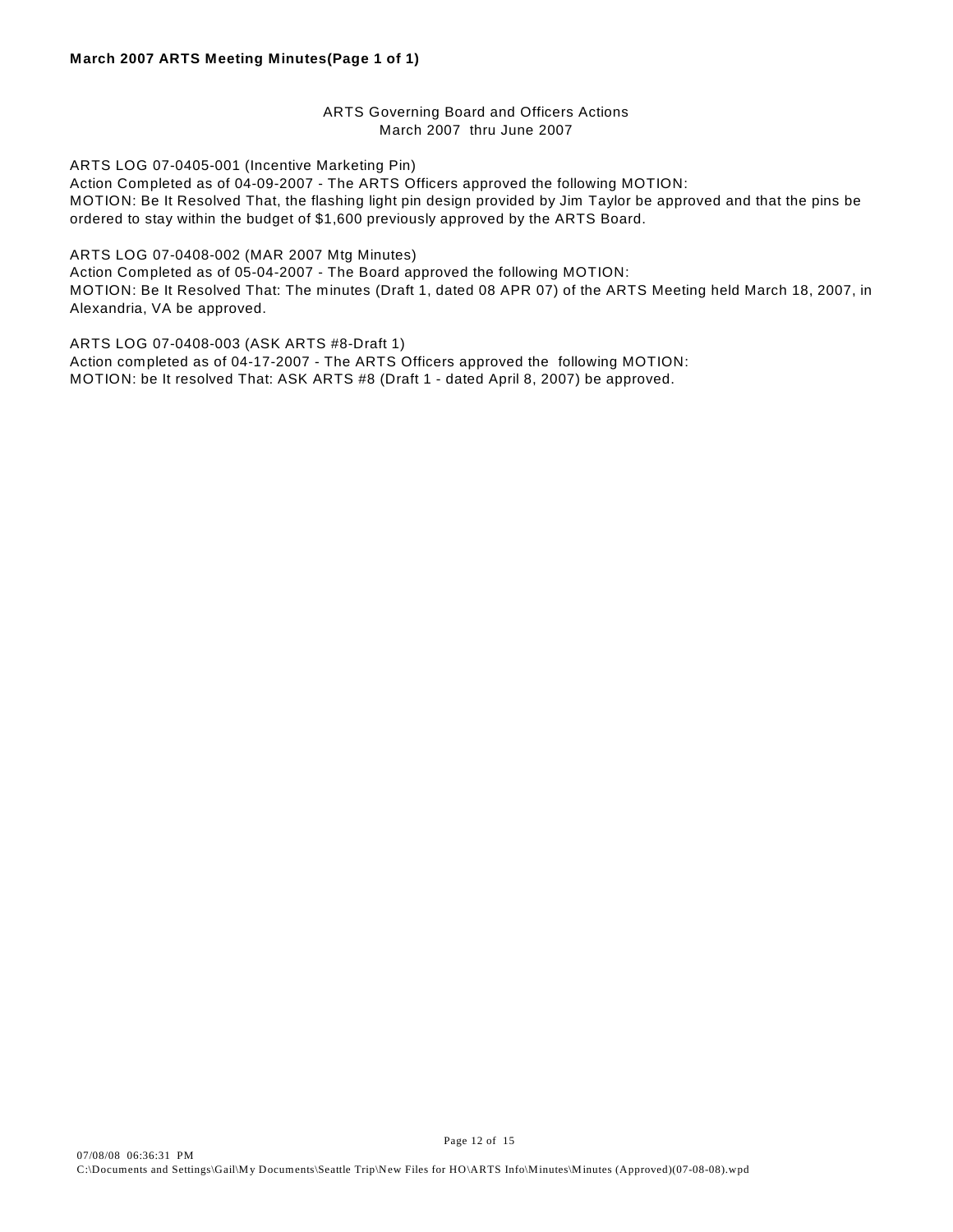## **March 2007 ARTS Meeting Minutes (Page 1 of 2)**

To: A.R.T.S. Council From: Dean Rodgers, Kara Udziela, W eber Shandwick

Date: July 25, 2005

Re: A.R.T.S. W eb site PR Resource area Recommendations

Per our discussion, the following document was prepared to give you an overview of ways to increase awareness for Square Dancing. I am breaking activities down in to two categories – PR "must haves" and PR "should haves."

#### Must Haves

## Message Development/Press Kit and Materials Creation

Based on our initial conversations and the excellent information you provided, we already have a solid understanding square dancing, its products, your basic growth objectives, challenges, etc. This brings us to a point were we can very easily begin to create background materials on traditional dance to be used on the A.R.T.S. W eb site, with the media and as resource material for prospective clubs around the world.

W e have prioritized these projects in the order we think might be most beneficial to your needs, and given you pricing estimates accordingly. We will also do one one-hour briefing session at no charge with you before we begin executing.

## Sample News Release and How-to Fact Sheet

W eber Shandwick would create a sample news release for clubs to use as a guide, along with a blank "guide" release and tip sheet that shows what should be in EACH paragraph of a release. (Please note, logos and custom letterhead are not included in this estimate: Cost: \$1,500

Media Tips and Tricks

W eber Shandwick can summarize the points delivered in the free presentation given at the national convention into a word document including tips for how best to work with the media, how to get your story placed and how to handle interviews for TV and newspapers.

Cost: \$1,000

## Square Dancing Backgrounder

W eber Shandwick would take interviews with you or review background material that you have in order to create a backgrounder on square and traditional dance that would be compelling for new members and could also be sent to reporters. W e have heard from you that there are significant physical, mental and social benefits to joining a local organization. W e would suggest that you aggregate that data and the actual source material that it came from. W eber Shandwick will then write a backgrounder, including some history, a key health benefits sections, an anecdotal story, and national level contacts for more information.

If there are medical foundations or research firms that would require copyright permissions, W eber Shandwick can work those permissions out for you. W e would also recommend that there be brief paragraphs describing the several types of traditional dance. W e would create this backgrounder in such a way that a local club would have the ability to customize certain portions, such as contact information, but the format and design would be one approved by A.R.T.S. Cost: \$5,000 materials research creation, formatting and writing. Artistic Design, T.B.D.

## PR/Marketing Success Story Round-up Area

W eber Shandwick recommends that you mine your individual clubs for PR/Marketing successes and then create a category of the W eb site where those stories are stored as examples of best practices. You could also run contests at the conventions for people to turn in their best stories, in order to get more stories, more traffic to your W eb site, and more positive awareness of A.R.T.S.

Cost: Done by A.R.T.S.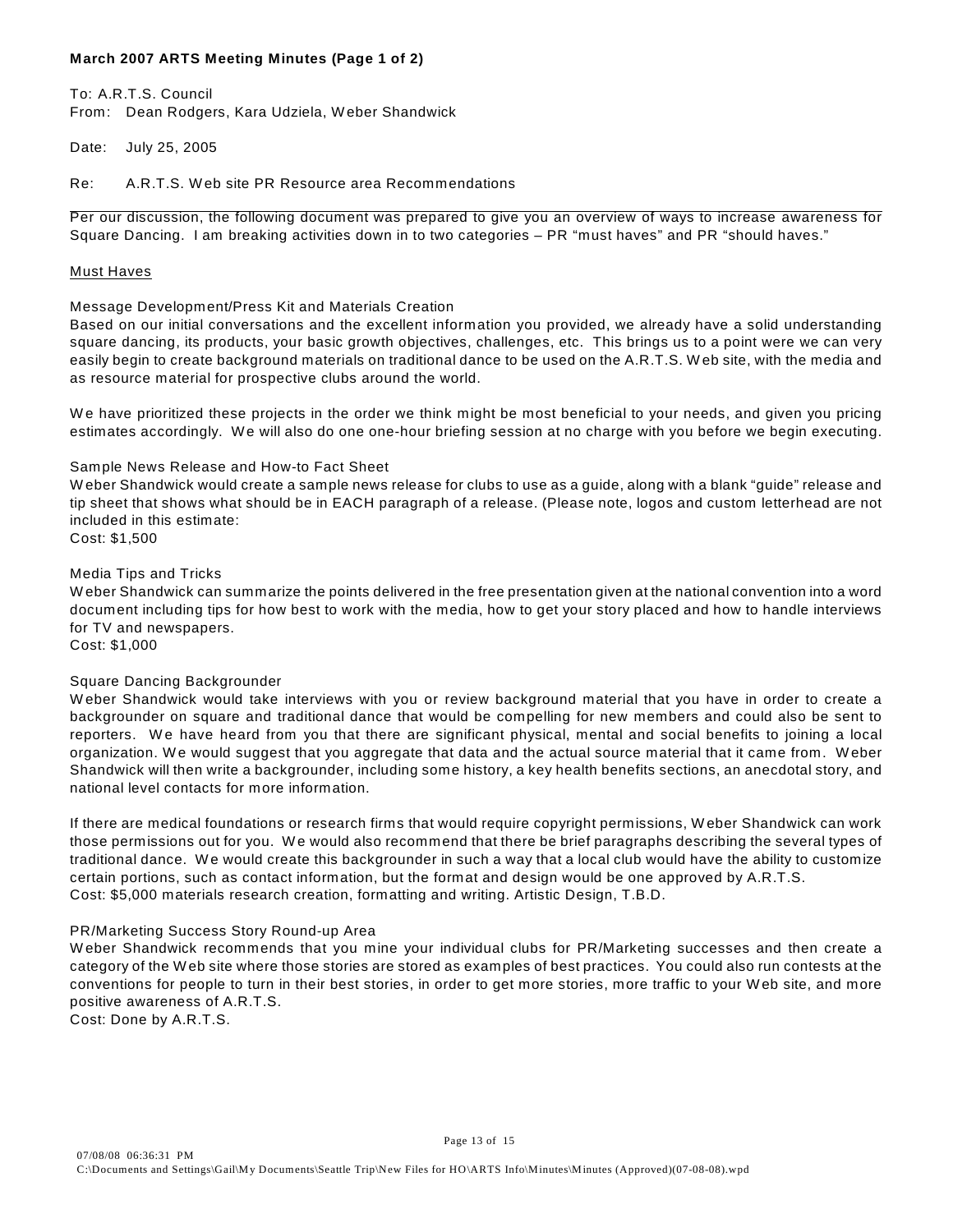# **March 2007 ARTS Meeting Minutes (Page 2 of 2)**

## Stock Photos on Square, Round and Traditional Dancing

We would recommend that A.R.T.S. provide 25-50 or more photos of traditional dance that are of high quality to include on the W eb site or have printed for distribution to local clubs as marketing collateral. You might consider making it a contest for some sort of prize, in order to drive traffic. For example, at a convention you publicize the contest, have clubs from all over submit their best photos, and allow people to vote. Cost: Done by A.R.T.S.

## Program Recommendations

A.R.T.S. needs to have a stronger presence with square dance clubs across the world. W e recommend a press kit specific to A.R.T.S., including backgrounder on how you got started, a mission statement, bios on your board executives, and opportunities for getting involved. The same Fact Sheet mentioned above should be customized for A.R.T.S., and this kit can be used in all media engagements and as marketing to clubs.

Cost: \$2,000, plus folders or CDs TBD, assuming the above background materials, Fact Sheet, etc., are done.

## News Release on Survey Results

A.R.T.S. has already paid for an attitudinal survey toward square dancing. W e believe, if you have positive things to say about ways in which square dancing clubs are rising to meet the challenges revealed by the survey, you could do a news release regarding the results and limited media outreach.

Cost: TBD, based on research findings, positive anecdotes to work with, etc.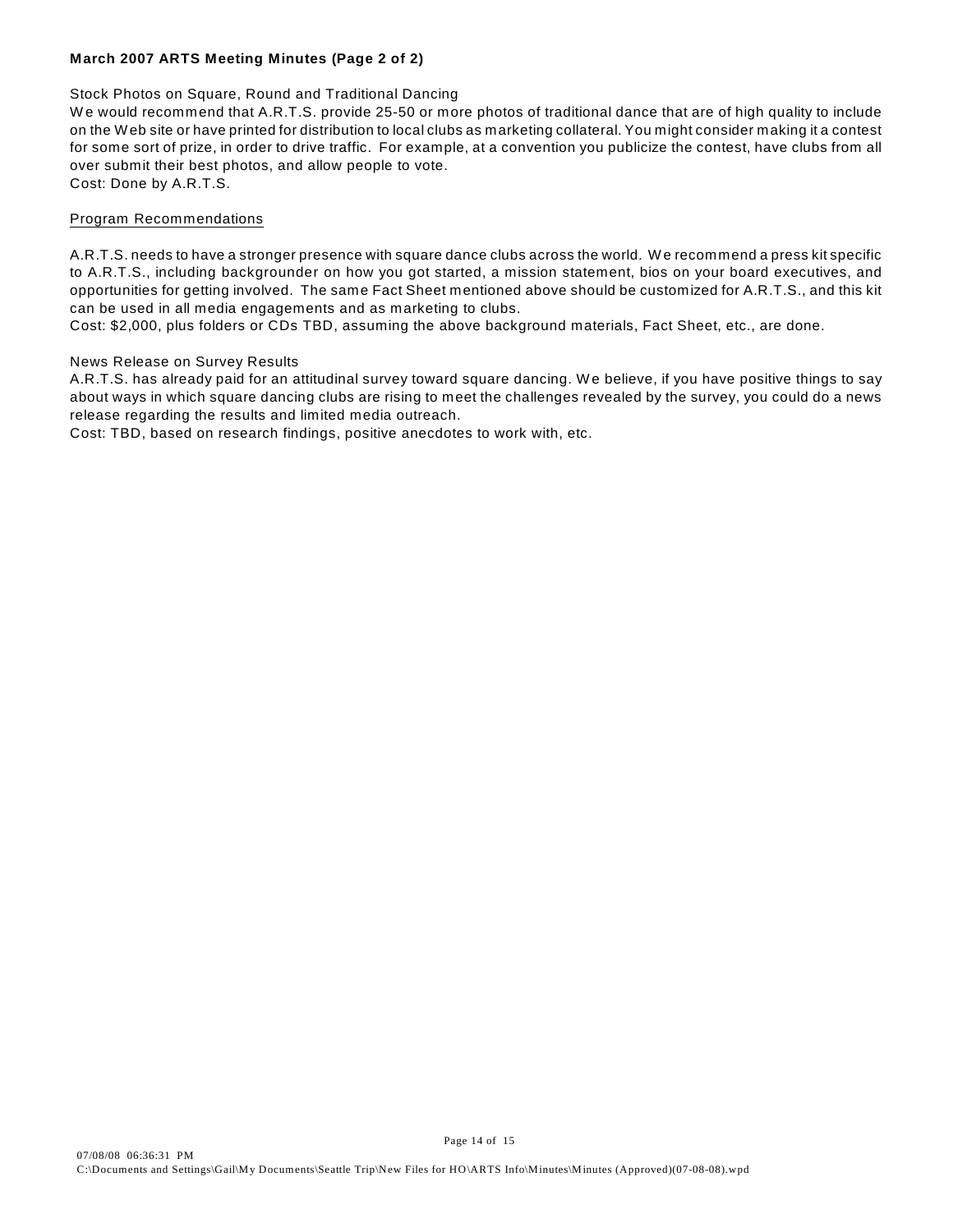# **INCENTIVE MARKETING SEMINAR**

Presented by Jim and Judy Taylor Charlotte National Square Dance Convention Friday, June 29, 2007

Thanks go to the ARTS-Dance organization for participating with us in the Incentive Marketing Seminar. We especially appreciate the funding for the 1000 blinking pins and literature that was printed. Eight hundred pins were distributed using word-of-mouth techniques, and were a big hit with the attendees. The seminar room was filled above capacity (40+ seats, with some standing). This verified our first objective, which was to show that incentives and word-of mouth methods are a viable way to market information.

The PowerPoint video that was shown at the ARTS-Dance Board meeting last year at the San Antonio Convention was repeated, along with about five minutes of description and explanation of the program. Ken Robinson had volunteered to develop the Incentive Marketing Web site, and he showed a start of the database on a screen, using his laptop. The seminar was then opened up for questions, comments and suggestions. Some of the ideas were:

- Develop a short, clear objective of the program;
- Ask clubs to respond to a short questionnaire to see if they would work with the program;
- For comparisons, allow adjustments based on population;
- Start with a test market in some location;
- A number of new activities that would qualify for points were mentioned.

We will update our documentation to include the ideas that were suggested in the meeting.

We didn't reach the goal of coming to some conclusion about going forward with the program. About half the room thought the concept was do-able; some of the others didn't contribute to any of the discussion, and there were a few people who didn't understand much about the concept. Some of the individual comments drifted into other areas of recruiting techniques, and had to be re-directed back to talking about the main subject----that of using incentives, probably with a point system, and the database development.

We feel we did give ARTS-Dance a lot of exposure, due to the pins and invitation cards with the logo. The Convention Education Committee also helped tremendously in publicizing ARTS, and the seminars and information table were placed at a great location for visibility---good to request in future Conventions!

The seminar ended after getting six or seven names and e-mails, which Ken has already placed on his Web site to hold a dialog on the subject. We kept about 200 blinking pins. We could keep them and see if Steve Sullivan would want us to present a seminar at the USAWest Convention in Pocatello, or we could give them to ARTS to distribute. We were allotted \$1600 for pins and printing; the 1000 pins and extra batteries and magnets cost \$1450, and the printing bill to be turned in is \$78.64, for a total amount of \$1528.64 spent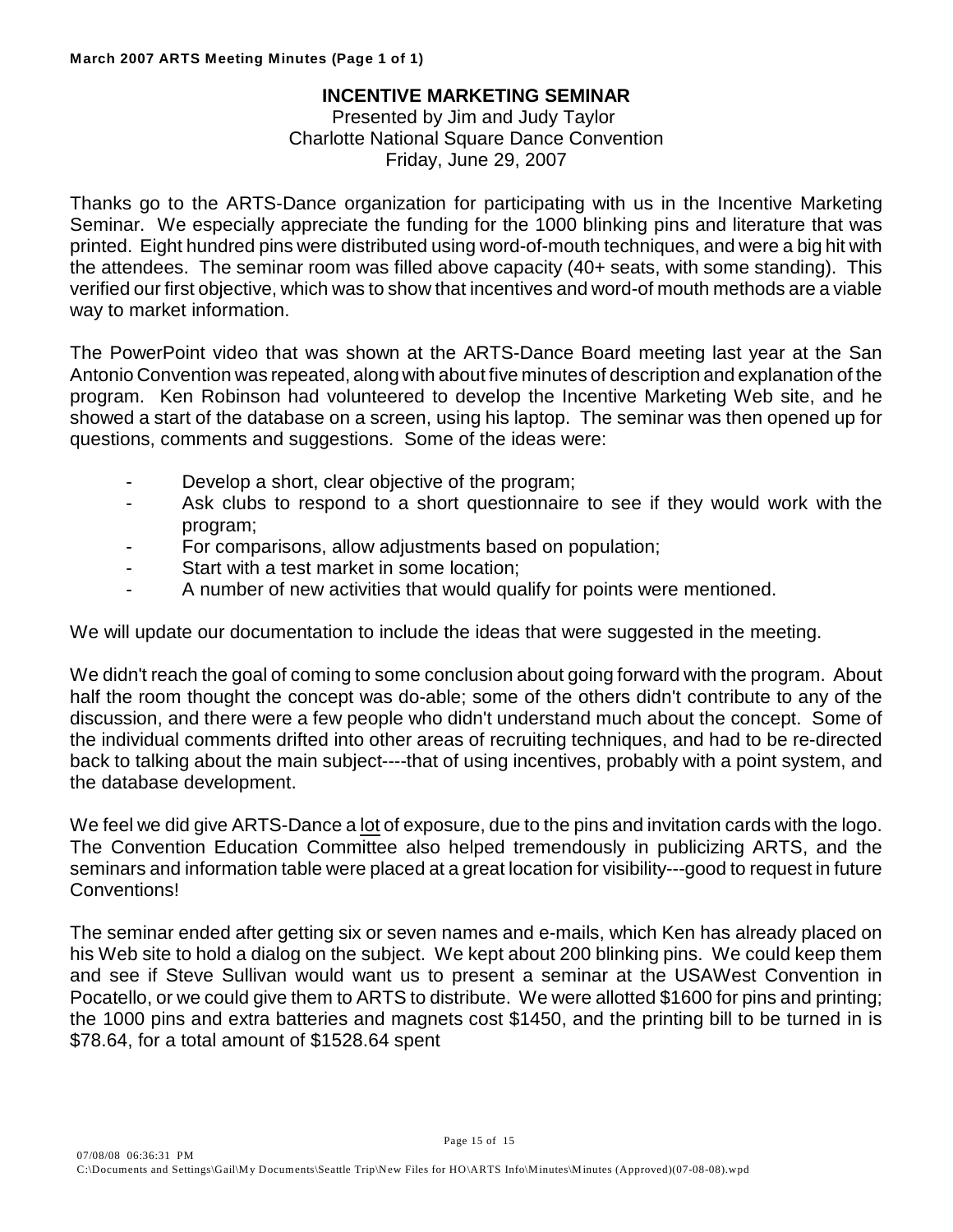**Incentive Marketing Seminar** 56<sup>th</sup> National Square Dance Convention Charlotte,  $NC$  – June 29, 2007

Jim & Judy Taylor - Presenters - jimta $1/\partial \text{msn.com}$ Ken Robinson - Database & Web site Dan McPeek & Judy Winter - Assistants Mike Bentley - Video Sound **ARTS Board - Financial Support** 

# **Objectives of Seminar:**

- 1. To reach out to many people using word-of-mouth, or "Buzz Marketing", techniques.
- 2. To introduce this concept of Incentive Marketing.
- 3. To get ideas as to how to operate the program most efficiently.
- 4. Determine how to get the program started.
- 5. Determine what the incentives should be.
- 6. Sign people up in the database.
- 7. Promote ARTS-DANCE (Alliance of Round, Traditional and Square Dance).
- 8. To get opinions about the feasibility of the program.
- 9. Get commitments for action.
- 10. To show that incentives are effective (as pins are used here).

Thanks go to the ARTS Board for being willing to finance the "DANCE" pins, and thanks to Ken Robinson for working on a Web site and database.

# The Program:

- $\mathbf{L}$ Purpose:
	- To formulate a method of promoting dancing (of all types, as included in the ARTS mission).  $A_{\cdot}$
	- **B.** To provide leadership and guidance in promoting dancing.
	- $C_{\cdot}$ To raise enthusiasm at all levels in the dancing world.
- $\Pi$ . Definition:
	- An Incentive Marketing Program would be an adaptation of the "Buzz Marketing" advertising A. done by national corporations.
		- 1. The ARTS adaptation of this would involve individual dancers in word-of-mouth advertising.
			- a. Incentives are needed for volunteers for their continued involvement.
				- 1. Gift subscriptions
				- 2. Gas mileage cards
				- 3. Free registrations, or....?
				- 4. Point competition
	- **B.** Website database developed:
		- 1. To record occurrences of activity
		- 2. To verify activity
		- 3. To generate reports
		- 4. To award incentives
- III. Benefits:
	- Immediate results of more dancers  $\bullet$
	- Potential sponsors and benefactors could get national advertising exposure